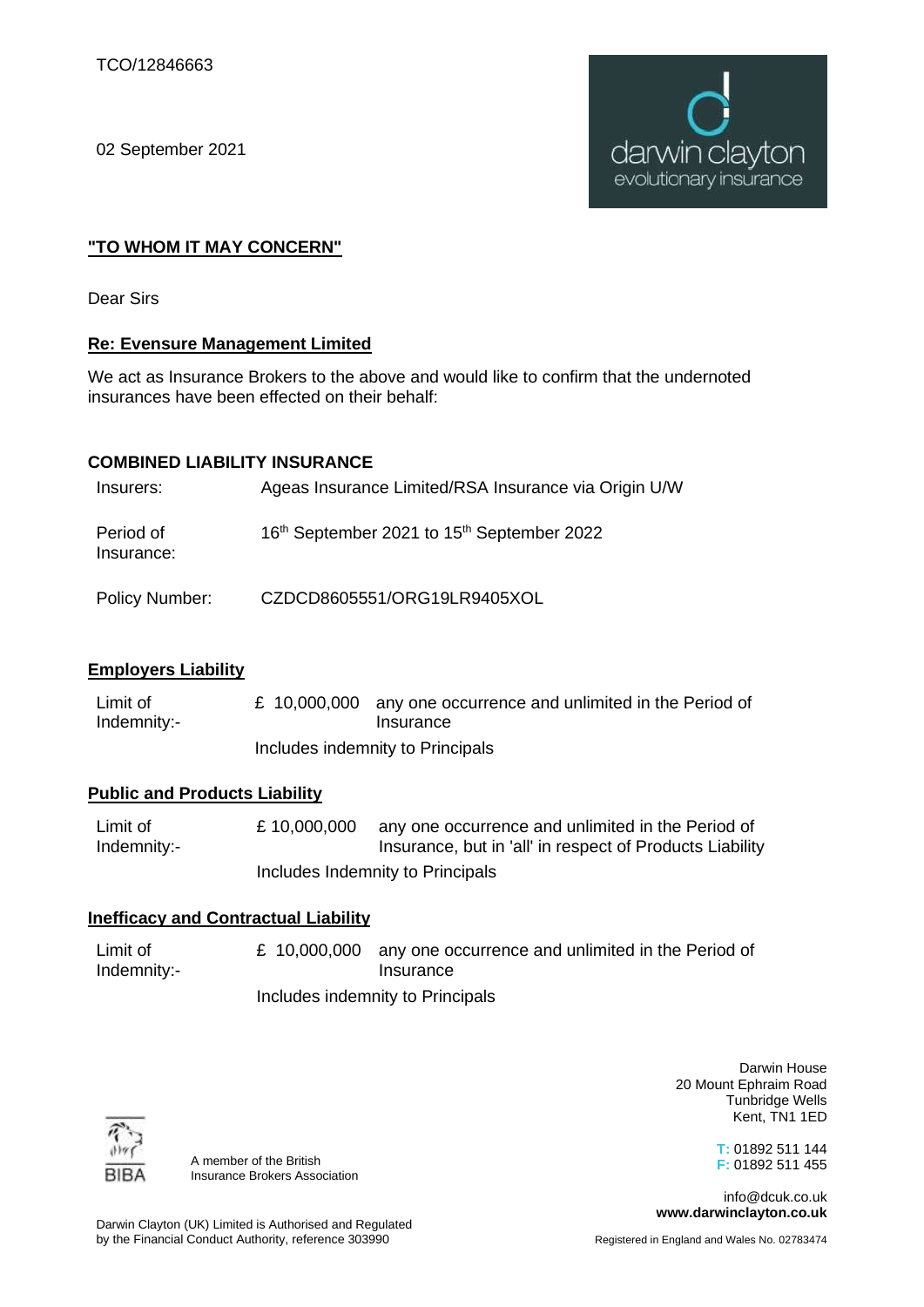### **Products Inefficacy**

| Limit of<br>Indemnity:-                            | £ 10,000,000           | any one occurrence and in all during the Period of<br>Insurance             |  |
|----------------------------------------------------|------------------------|-----------------------------------------------------------------------------|--|
| <b>Wrongful Arrest</b>                             |                        |                                                                             |  |
| Limit of<br>Indemnity:-                            | £ 5,000,000            | any one occurrence and unlimited in the Period of<br>Insurance              |  |
| <b>Loss of Keys and Consequential Loss of Keys</b> |                        |                                                                             |  |
| Loss of Keys<br>Limit of<br>Indemnity:-            | £ 100,000              | any one occurrence and unlimited in the Period of<br>Insurance              |  |
| <b>Consequential Loss of Keys</b>                  |                        |                                                                             |  |
| Limit of<br>Indemnity:-                            | £ 100,000              | any one occurrence and unlimited in the Period of<br>Insurance              |  |
| <b>Financial Loss</b>                              |                        |                                                                             |  |
| Limit of<br>Indemnity:-                            | £ 1,000,000            | any one occurrence and in all during the Period of<br>Insurance             |  |
| <b>Fidelity Bonding</b>                            |                        |                                                                             |  |
| Limit of Indemnity:-                               | £ 250,000<br>£ 500,000 | in respect of any one employee and<br>in all in any one period of insurance |  |
| <b>Professional Indemnity</b>                      |                        |                                                                             |  |
| Limit of<br>Indemnity:-                            | £ 250,000              | any one occurrence and in all during the Period of<br>Insurance             |  |
| <b>Fidelity Guarantee</b>                          |                        |                                                                             |  |
| Limit of<br>Indemnity:-                            | £ 250,000<br>£ 500,000 | in respect of any one employee and<br>in all in any one period of insurance |  |

This document is issued to you as a matter of information only. Its issue does not make the person or organisation to whom it is issued an additional Insured, nor does it modify in any manner the contract of insurance between the Insured and the Underwriters. Any amendment change or extension of the contract can only be effected by specific endorsement.

Should the above mentioned contract of insurance be cancelled, assigned or changed during the Policy period in such a manner as to affect this document, no obligation to inform the Holder of this document is accepted by us.